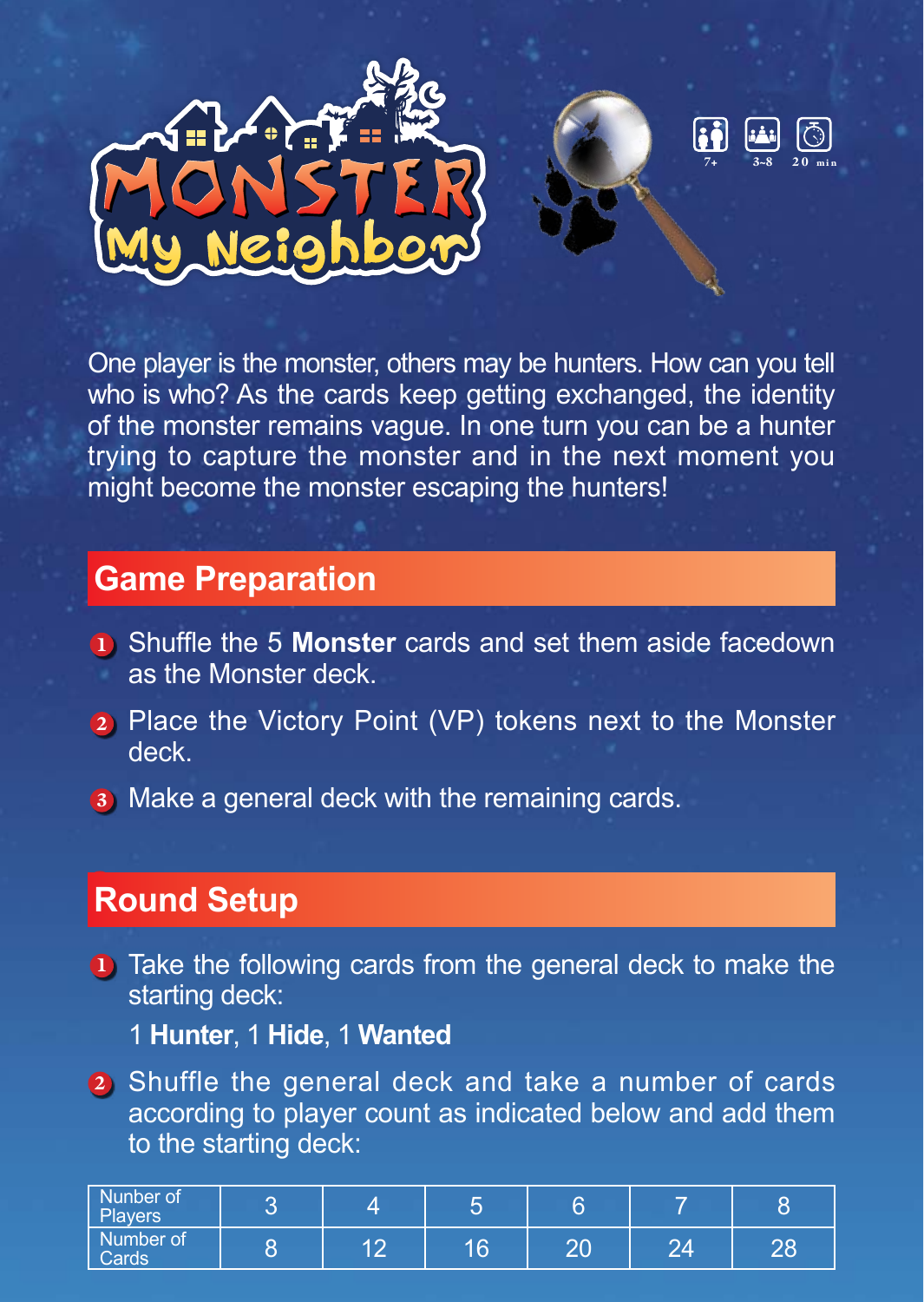3 Take a card from the Monster deck and add it to the starting deck to complete it. Now, no one should know what cards are in the starting deck except the 3 cards taken out in step 1.











1 Hunter

 $1$  Hide  $+ 1$ 

**Dandom Monste** + 1 Hide + 1 Wanted + 1 Random Monster + other cards

- 4) Shuffle the starting deck and deal 4 cards to each player.
- **5** Place the remaining general deck in the center of the play area.

**Note: Be careful not to mix the Monster deck and the general deck.**

## **Round Overview**

- **1** The player who has the **Wanted** card in his hand begins the round by playing it. The **Wanted** card has no effect except for determining the starting player.
- 2) Take turns in a clockwise order. Each player will play only one card each turn. The played cards are placed in front of the player who played them.
- <sup>3</sup> The round ends when the **Monster** card is played or forced to be discarded by a **Hunter** or **Dog** card (see below for details).
- 4 Scoring

**Note: As players don't refill their hand, each round will last a maximum of 4 turns per player.**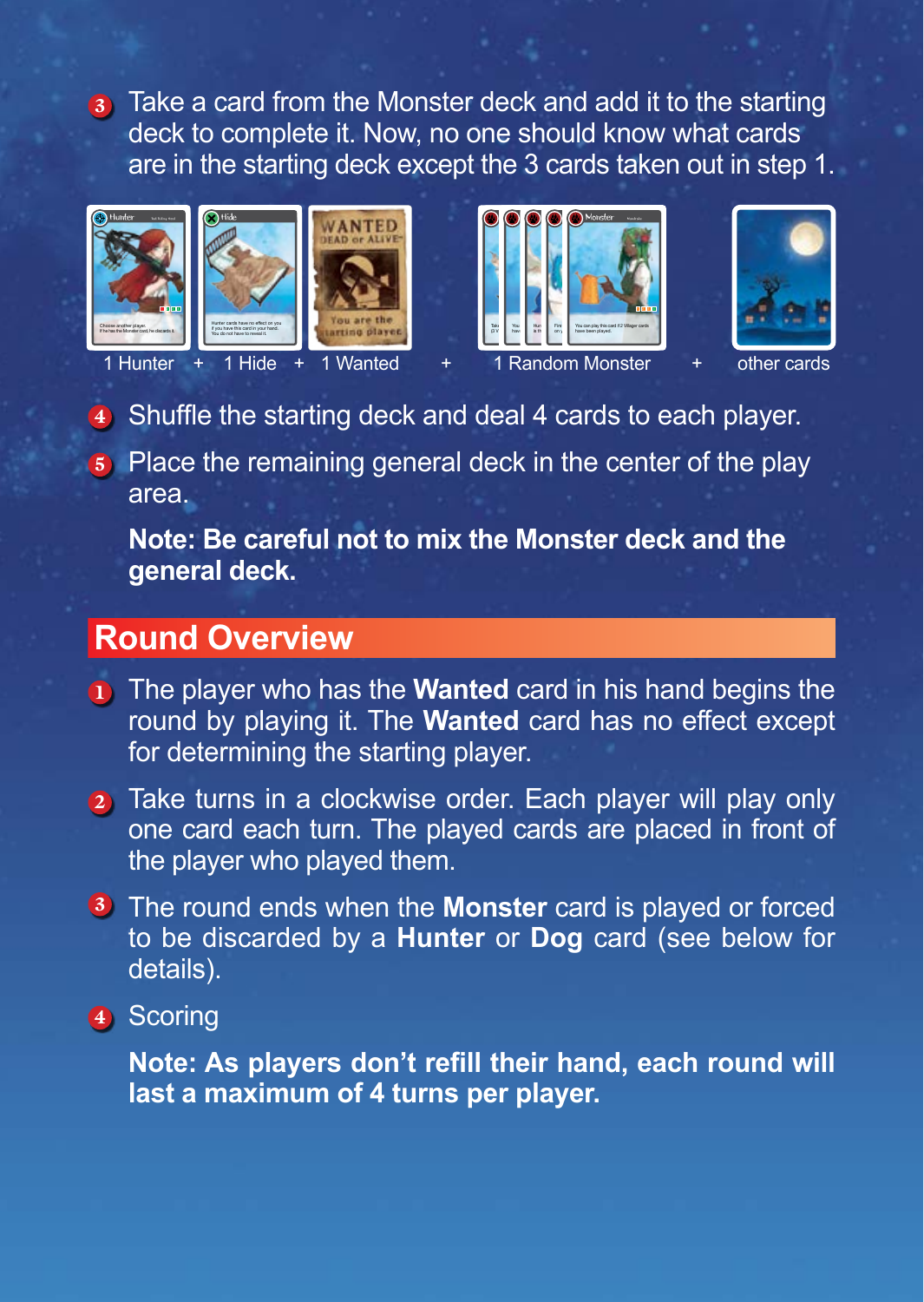## **General Rules**

- **Monsters** can only be played on the last turn of a round.
- **Hunters** can not be played on the first turn of a round.
- The colored numbers on some cards are a reminder for these restrictions:
	- $\mathbb Z$  may not be played during the turn (here, the 1<sup>st</sup> turn)
	- $\blacksquare$  may be played during the turn (here, the 1<sup>st</sup>), but without effect
	- **3** may be played during the turn (here, the 3rd) if the condition is met

 $\overline{4}$  may be played during the turn (here, the  $4<sup>th</sup>$ )

- When a card effect contradicts the rules, the card effect takes priority.
- **Cards discarded: Depending on the card that caused the** discarding,cards go to different places to allow the players to keep a better overview:
	- Discarded by the **Friend** effect: Discard to the bottom of the general deck.
	- Discarded by the **Dog** effect: Discard facedown to the pile of played cards of the player who played the dog.

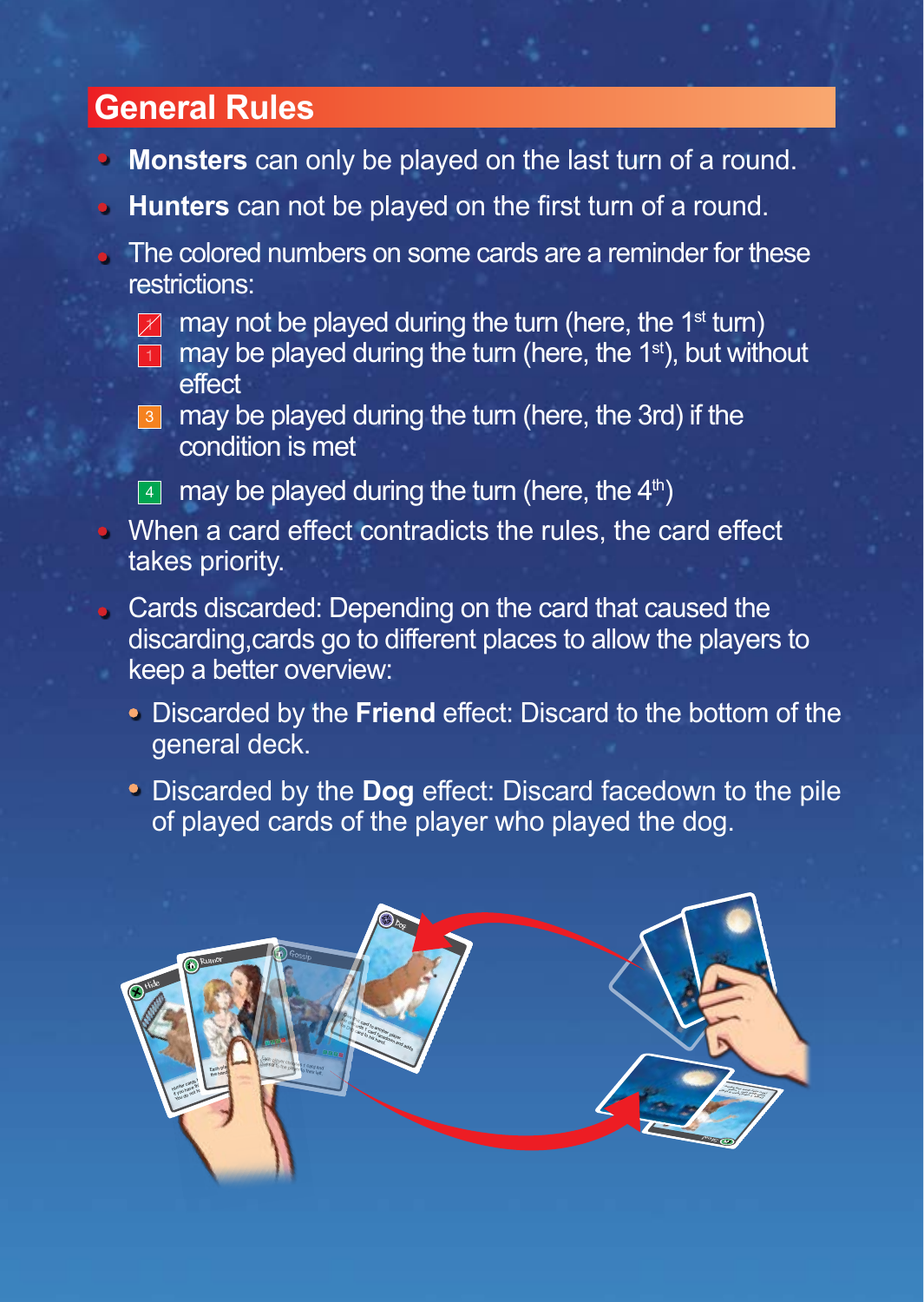# **Special Cards**

### **Monster**

If you play the **Monster**, you win the round immediately! Remember that the **Monster** can only be played on your last turn of a round or if its special condition is fulfilled.

#### **Hunter**

If you force a player to discard the **Monster** with a **Hunter**, you win the round immediately!

But be careful: Certain cards allow the targeted player to ignore your **Hunter**!

**Note: You cannot play a** *Hunter* **card during the first turn of a round.**

#### **Dog**

If you force a player to discard the **Monster** with the **Dog**, you win the round immediately!

However, be aware that when you play the **Dog**, the target player chooses which card to discard. So most likely you will only manage to catch the **Monster** with the **Dog** if it is the last card in a player's hand.

#### **Friend**

When you play a **Friend** card, you become the monster's friend and win or lose the game with the monster!

When a player is forced to discard the **Monster** by a **Friend**, it is a Friend's Betrayal! In this case, the Friend will also lose the game!

**Note: Unplayed** *Friend* **cards have no effect.**

#### **Hide**

The **Hide** card (and certain Monsters) allows a player to ignore any **Hunter** effects as long as it is in the player's hands. These cards are not revealed when you use their effect.

**Note:** *Hide* **does not protect you from the** *Dog* **discard effect!**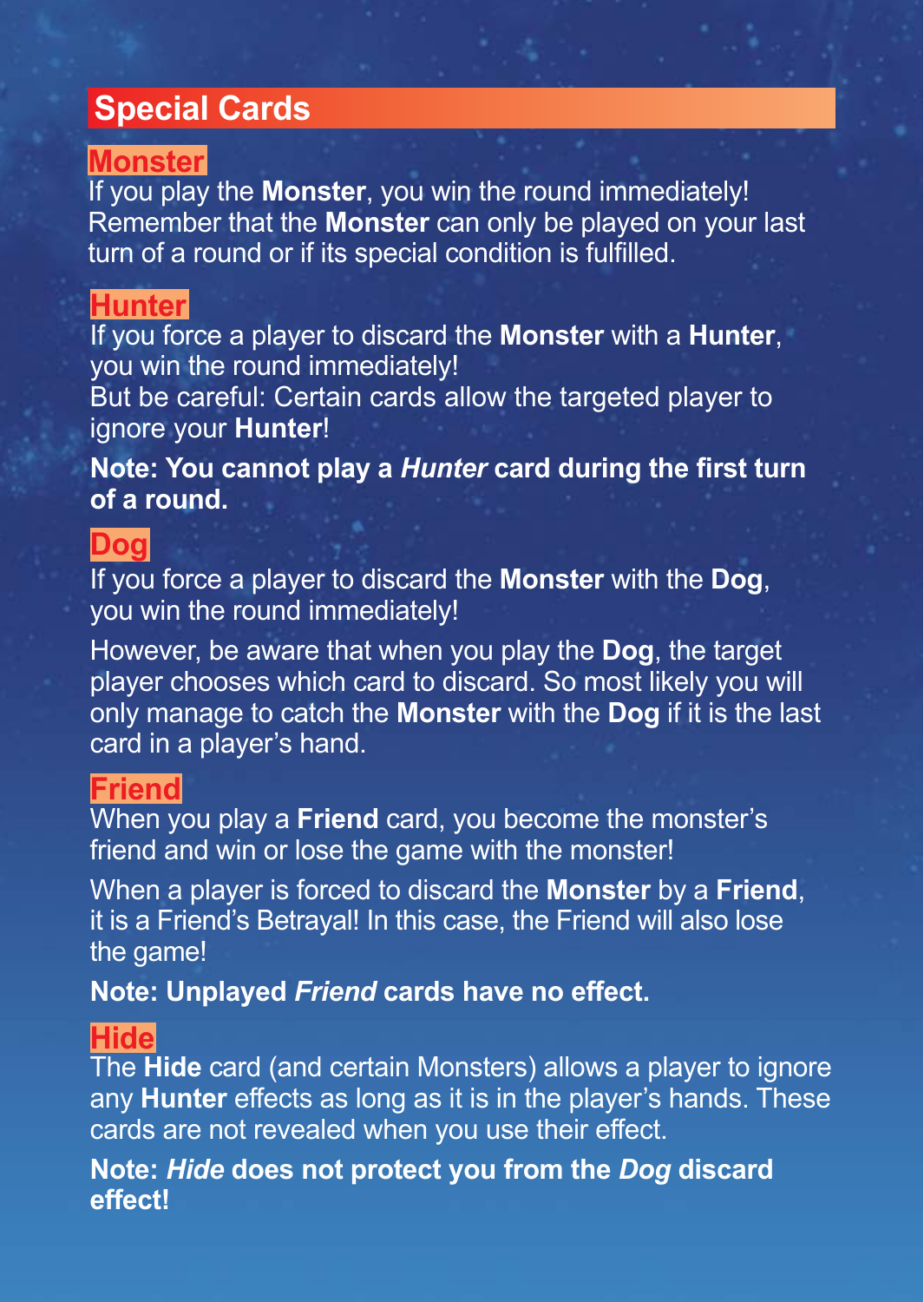## **Scoring (at the end of each round)**

- 1 If the **Monster** was successfully played: Monster & Friends gain 2 VP.
- 2 If the **Monster** was discarded: The player who forced the **Monster** card to be discarded gains 2 VP. Everyone else, except Monster & Friends, gains 1 VP.
- 3 If the **Monster** was forced to be discarded by a **Friend**: Everyone, except Monster & Friends, gains 1 VP.

Each player takes the necessary VP tokens as a reminder.

## **New Round**

The cards used this round are put back in the general deck, except the **Monster** card, which is set aside. Start the next round with a new **Monster**.

## **Game End**

The game ends after the scoring of the 5th round. The winner is the player with the most VP. If there is a tie, the tied players share the victory. If you still want to decide the sole winner, shuffle the used Monster cards and begin an additional round until the sole winner is decided.